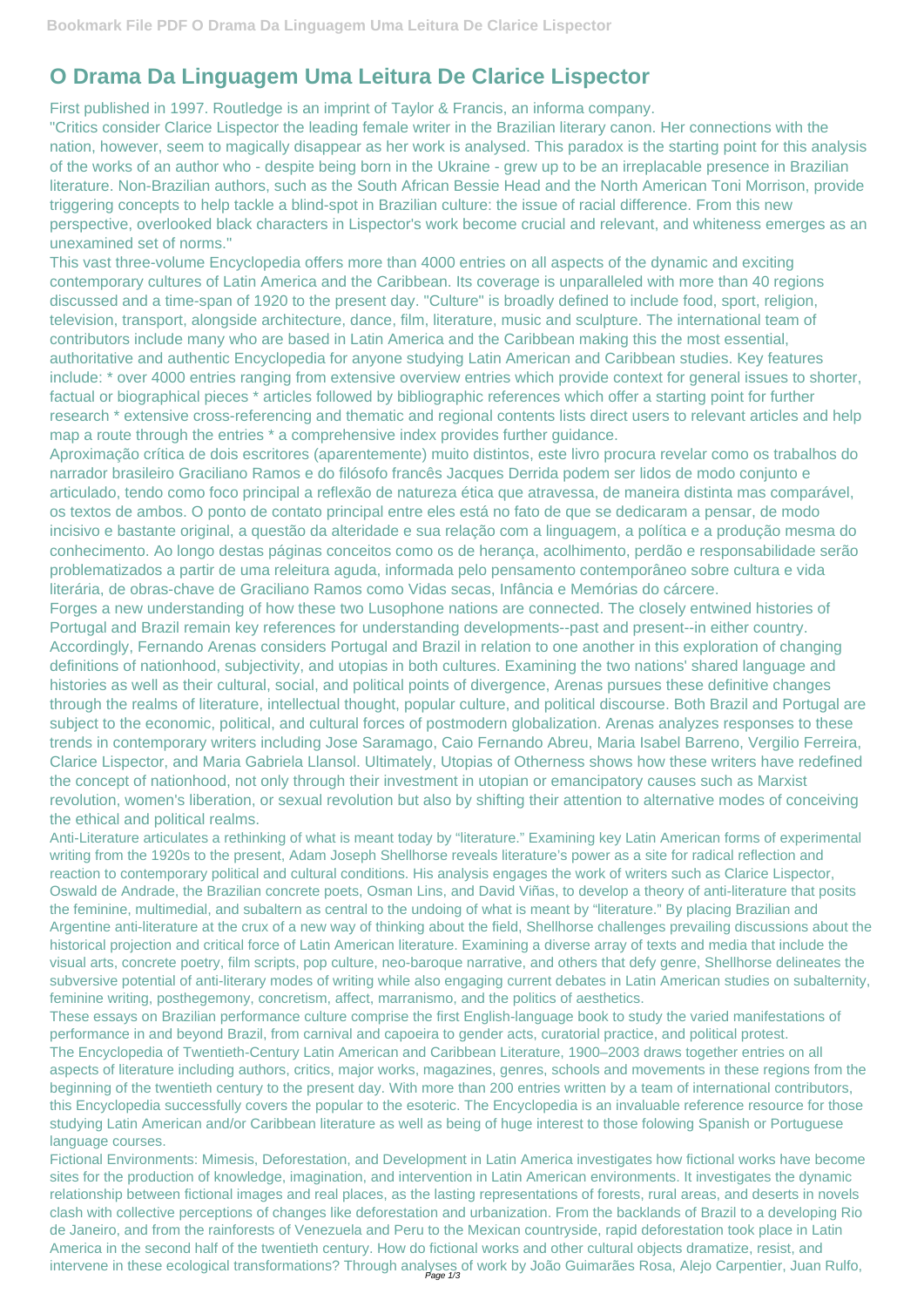Clarice Lispector, and Mario Vargas Llosa, Victoria Saramago shows how novels have inspired conservationist initiatives and offered counterpoints to developmentalist policies, and how environmental concerns have informed the agendas of novelists as essayists, politicians, and public intellectuals. This book seeks to understand the role of literary representation, or mimesis, in shaping, sustaining, and negotiating environmental imaginaries during the deep, ongoing transformations that have taken place from the 1950s to the present.

A escritora Clarice Lispector sempre desafiou a crítica. Sua obra permanece cercada em mistério, geralmente estigmatizada como de difícil acesso e compreensão. Este estudo revela audácia científica e poder de investigação ao estabelecer pontes entre o processo criativo da autora e o zen-budismo. São estabelecidos elos entre o processo de individuação da artista e a experiência zen, em um processo que consagra a qualidade expressiva da escritora e motiva novas e instigantes interpretações. This reference provides a detailed record of the life and career of Clarice Lispector, one of the most important Brazillian writers of the 20th century.

Driven by an unfulfilled desire for the unattainable, ultimately indefinable Other, the protagonists of the novels and stories of acclaimed Brazilian writer Clarice Lispector exemplify and humanize many of the issues central to poststructuralist thought, from the nature of language, truth, and meaning to the unstable relationships between language, being, and reality. In this book, Earl Fitz demonstrates that, in turn, poststructuralism offers important and revealing insights into all aspects of Lispector's writing, including her style, sense of structure, characters, themes, and socio-political conscience. Fitz draws on Lispector's entire oeuvre—novels, stories, crônicas, and children's literature—to argue that her writing consistently reflects the basic tenets of poststructuralist theory. He shows how Lispector's characters struggle over and humanize poststructuralist dilemmas and how their essential sense of being is deeply dependent on a shifting, and typically transgressive, sense of desire and sexuality.

Discusses Julia Lopes de Almeida, Rachel de Queiroz, Lygia Fagundes Telles, Clarice Lispector and Carolina Maria de Jesus.

O drama da linguagemuma leitura de Clarice LispectorFilosofia e ficçãoo ser em O drama da linguagem, de Benedito NunesThe Politics of Emotional ShockwavesSpringer Nature

Esta tese de doutorado trata da gênese e formação da reflexão sobre a linguagem elaborada por Nietzsche nos primeiros anos de sua produção intelectual, particularmente nos escritos e fragmentos póstumos do período de 1869-72 e em O Nascimento da Tragédia. Pretende-se, a partir de uma análise dos escritos póstumos, aliada ao exame das fontes relevantes ao pensamento de Nietzsche no período tratado, reconstruir a gênese e desenvolvimento dos principais conceitos que formam esta primeira reflexão sobre a linguagem, sobretudo os conceitos símbolo e alegoria. Na primeira seção da tese, serão discutidos o ensaio Da origem da Linguagem (1869), assim como as conferências O Drama Musical Grego e Sócrates e a Tragédia, apresentadas no início de 1870, bem como o escrito A Visão DionisÍaca do Mundo, do mesmo ano. Procura-se analisar, no que diz respeito ao primeiro ensaio, a tese da linguagem como atividade instintiva e a critica às teorias da linguagem como adequação, desenvolvidas a partir das obras Filosofia do Inconsciente de E. von Hartmann e História da Ciência da Linguagem de Th Benfey. Em seguida, é examinada a estreita relação que se forma entre a reflexão sobre a tragédia grega e a investigação sobre a linguagem nas conferências e escritos de 1870, procurando enfatizar a relevância da filosofia de A Schopenhauer e de E.v. Hartmann neste momento do pensamento de Nietzsche. Na segunda seção, procura-se estabelecer um contraste entre os escritos póstumos e a reflexão sobre a linguagem elaborada em O Nascimento da Tragédia, a fim de mostrar como se desenvolve, já nos póstumos do período, um questionamento dos pressupostos metafisicos que fomiam o centro da argumentação apresentada na primeira obra de Nietzsche. Pretende-se, ainda, a partir da correspondência entre Schiller e Goethe, assim como do ensaio Do Belo Musical, de E. Hanslick, analisar a formação dos conceitos de símbolo, assim como do conceito de sensação, de grande relevância na elaboração de O Nascimento da Tragédia. Os escritos póstumos e as fontes utilizadas pelo filósofo desempenham um papel fundamental na análise aqui apresentada, pois permitem elucidar tanto a gênese das concepções de símbolo e alegoria, centrais na reflexão sobre a linguagem, quanto a progressiva mudança do pensamento de Nietzsche, espelhada nas transformações dos conceitos, em relação aos princípios metafisicos predonllnantes em O Nascimento da Tragédia.

O livro Em defesa da democracia: um contraponto à racionalidade técnica na educação, desenvolvido numa perspectiva crítico-hermenêutica, traz reflexões sobre os aspectos educacionais formativos mais amplos do ser humano para a vida republicana e democrática e o papel das áreas de conhecimento compreendidas como humanidades nesse processo. A proposição, a partir da interpretação do corpus teórico estudado, aponta para a necessidade de assegurar lugar de abertura à reflexão e à crítica no processo formativo escolar. Nesse sentido, é imprescindível assegurar espaço-tempo para as humanidades no currículo escolar, mas também encarar o desafio de reconsiderar, reexaminar e reformular a relevância e os fundamentos da própria concepção de humanismo capaz de inspirar as áreas de conhecimento a se reconhecerem como produções humanas situadas no tempo e no espaço, passíveis, portanto, de questionamentos, de revisão e de renovação, e não como verdades absolutas a serem transmitidas e consumidas. A presença por si só dessas disciplinas no currículo não assegura sua efetividade na dinâmica formativa dos sujeitos. É indispensável o amplo e profundo debate quanto ao possível papel dessas disciplinas no processo formativo das novas gerações. A retirada das humanidades do currículo escolar desdobra-se num movimento mais abrangente de alijamento da formação humana para um mundo humano. Mas esse alijamento também pode acontecer a partir do modo como se concebem e são trabalhados na prática escolar os conhecimentos das disciplinas humanísticas. Uma saída possível pode ser buscada com o reconhecimento do trabalho docente como tarefa do pensamento, como busca dos fundamentos de cada área de conhecimento, para além do saber-fazer. Aponta-se como alternativa a recuperação da dimensão narrativa da educação, em todas as áreas, como um modo de "desesclerosar" o conhecimento e recuperar o protagonismo dos